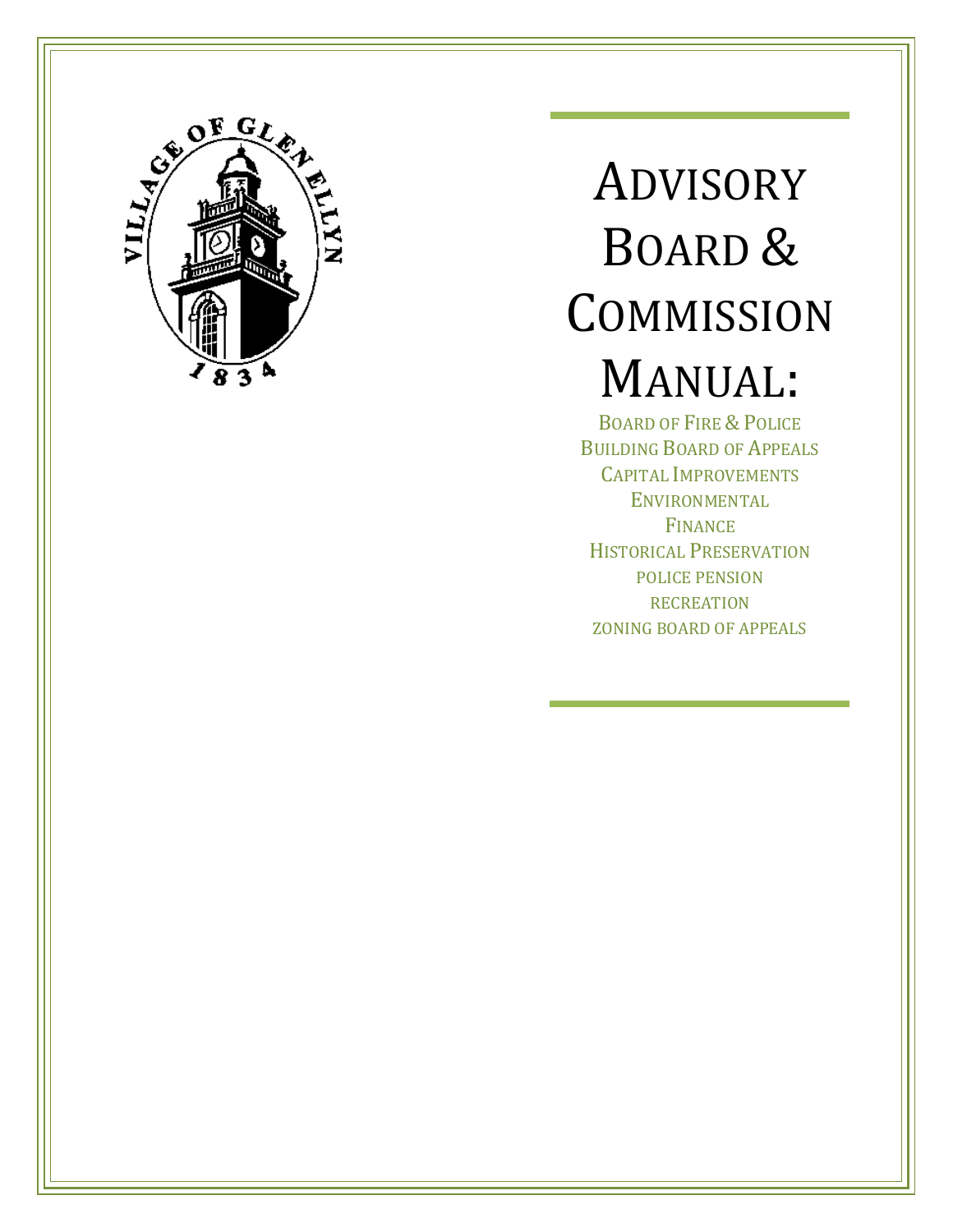# **TABLE OF CONTENTS**

| <b>Board/Commission General Information</b>                                             |
|-----------------------------------------------------------------------------------------|
|                                                                                         |
|                                                                                         |
|                                                                                         |
|                                                                                         |
| Village Resolution 85-7: A Resolution Relating to the Guidelines for Official Conduct11 |
|                                                                                         |
| <b>Board/Commission Roles</b>                                                           |
|                                                                                         |
|                                                                                         |
|                                                                                         |
|                                                                                         |
|                                                                                         |
|                                                                                         |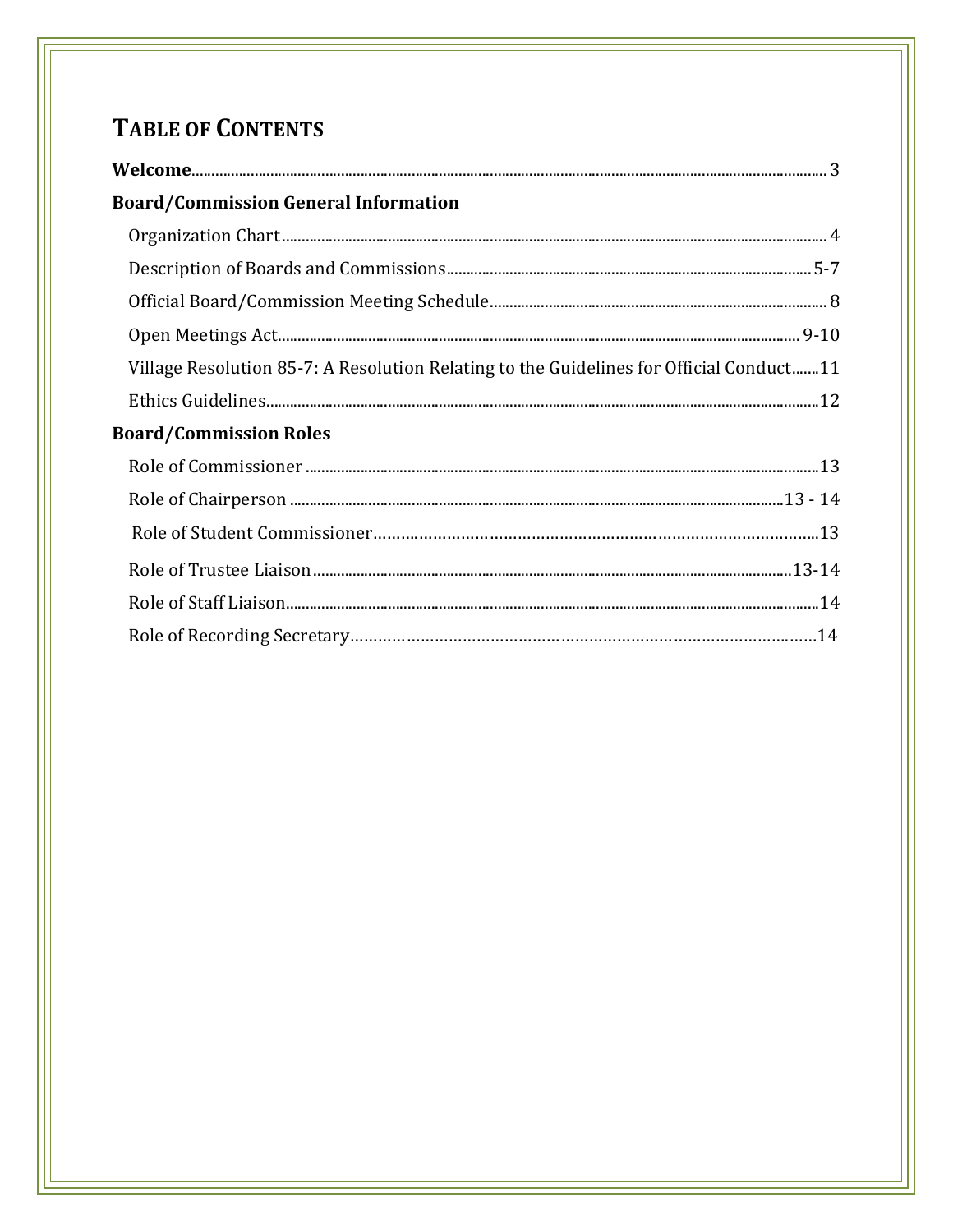### **WELCOME**

I

Thank you for volunteering your time and talent for the Village. We hope you find your new position meaningful and rewarding. The Village appreciates your willingness to serve.

Village governance in Glen Ellyn relies on the active participation of residents volunteering their time and skills to sustain and improve the quality of the community. Advisory board and commission members exemplify this spirit of volunteerism by lending their talents to benefit the Village. Appointment to a board or commission in Glen Ellyn is an honor that brings both opportunity and responsibility. This manual has been designed to assist you by providing information about the Village and the role served by board and commission members.

Advisory boards and commissions are established by ordinance in the Village Code, which sets forth the composition and duties of each body. The Village President recommends qualified candidates to fill vacancies, and the Village Board votes to approve those recommendations. Board and commission members review items and issues at the request of the Village Board or of particular interest to the advisory body. Board and commission members provide recommendations that assist the Village Board in making decisions. They also serve as ambassadors to the community by informing and educating the public regarding the purpose and processes of village government, the board/commission, activities of the Village, and the like.

The following materials provide general information on the Village organization and its various advisory boards and commissions, including procedures and laws that apply to their activities. Should you have any questions, please contact the Village at 630-469-5000 to speak with your board or commission staff liaison regarding your new role. Once again, thank you for volunteering your expertise to our community.

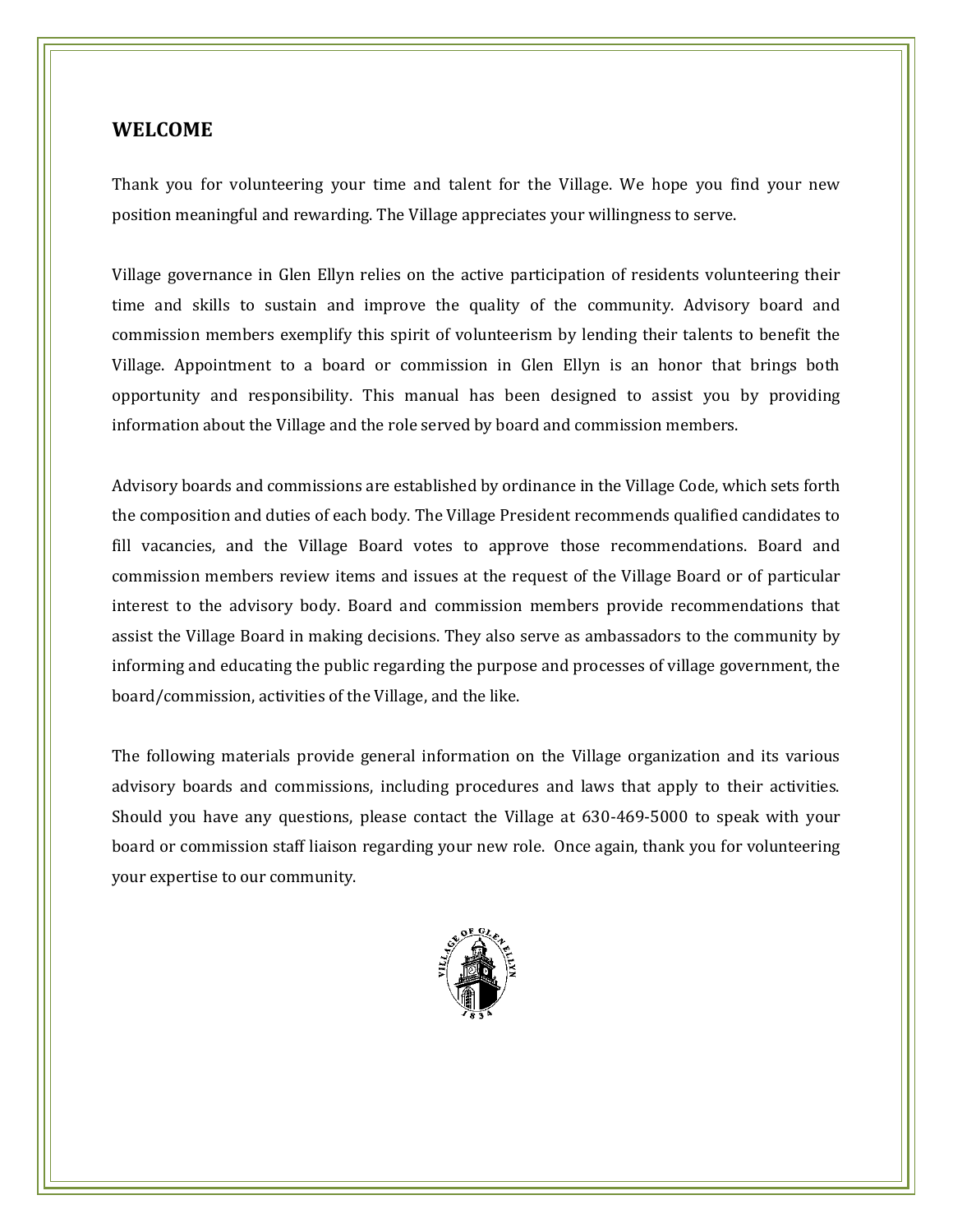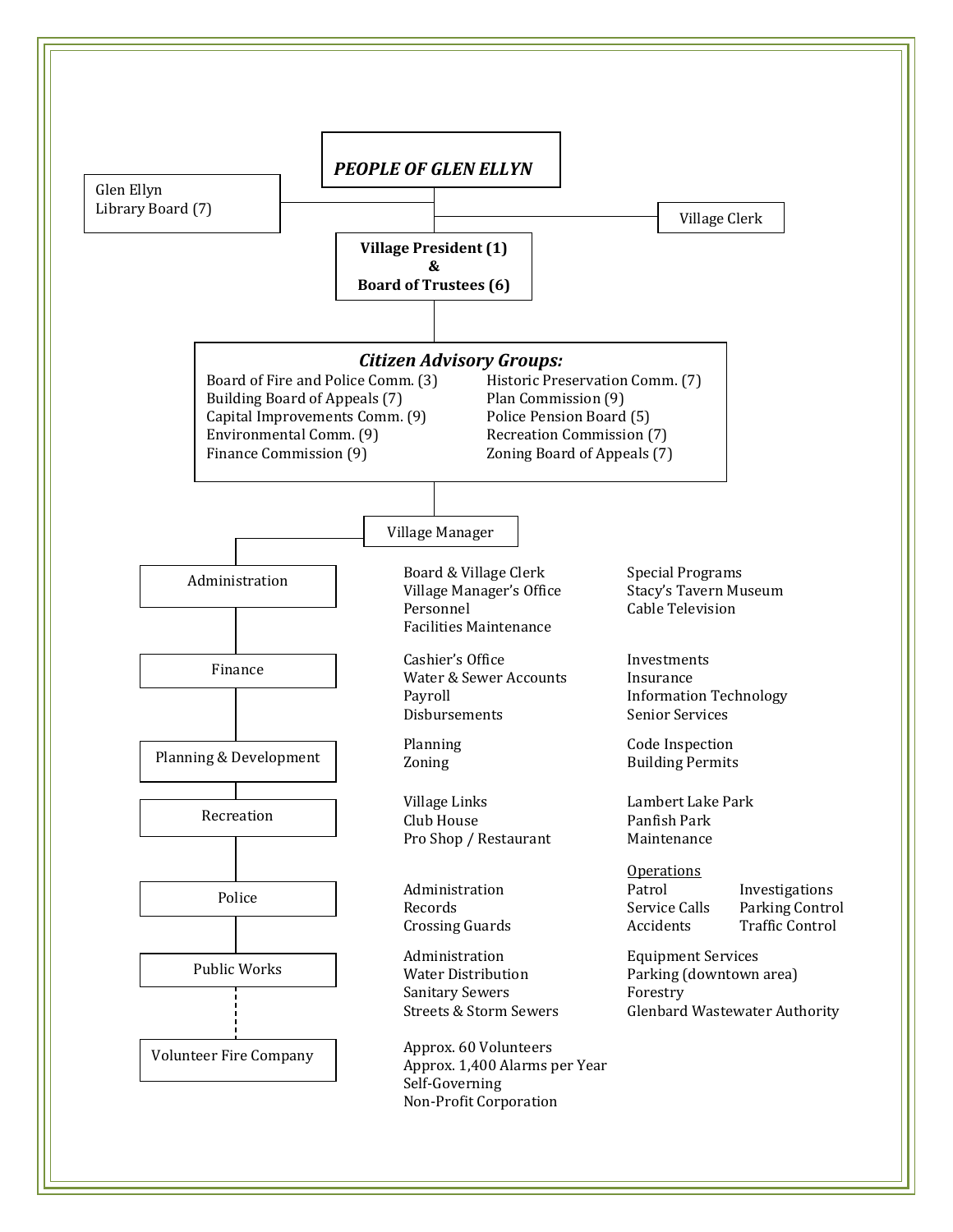# **DESCRIPTION OF BOARDS AND COMMISSIONS**

THE COMPLETE VILLAGE CODE FOR ALL BOARDS AND COMMISSIONS CAN BE FOUND ONLINE AT THE VILLAGE OF GLEN ELLYN'S WEBSITE – GLENELLYN.ORG – VILLAGE CODE ONLINE – TITLE 2

### **BOARD OF FIRE & POLICE COMMISSIONERS**

Number of Members: 3; Length of Term: 3 Years; Meetings: 2nd Tuesday of Each Month *Intent and Purpose*

- To oversee and administer the testing and evaluation process for potential employment of police officer candidates to the Police Department.
- To establish a list of qualified police officers, ranked in order of suitability, for promotion to sergeant.
- To adjudicate matters of reprimand, suspension and dismissal concerning police officers and sergeants of the Police Department.

*Village Code – Title 2 – Chapter 1*

I

### **BUILDING BOARD OF APPEALS**

Number of Members: 7; Length of Term: 3 Years; Meetings: As Necessary *Intent and Purpose*

 To provide a hearing body for appeals from administrative decisions of the Building and Zoning Official and to advise the Village Board regarding amendments to the National Building Code for the Village.

*Village Code – Title 2 – Chapter 7*

### **CAPITAL IMPROVEMENTS COMMISSION**

Number of Members: 9; Length of Term: 3 Years; Meetings: 2nd Tuesday of Each Month *Intent and Purpose*

- To study and develop plans for the capital improvements necessary to provide municipal services to the citizens of the Village.
- To update multi-year capital improvement plans and prepare comprehensive reports on capital needs as necessary.

*Village Code – Title 2 – Chapter 6*

### **ENVIRONMENTAL COMMISSION**

Number of Members: 9; Length of Term: 3 Years; Meetings: 3rd Tuesday of Each Month *Intent and Purpose*

- To study and review strategies to protect the public health, safety, and welfare.
- To undertake assignments that conserve natural resources.
- To acquire and disseminate technical information from the Village Board relative to the environment and natural resources.

*Village Code – Title 2 – Chapter 11*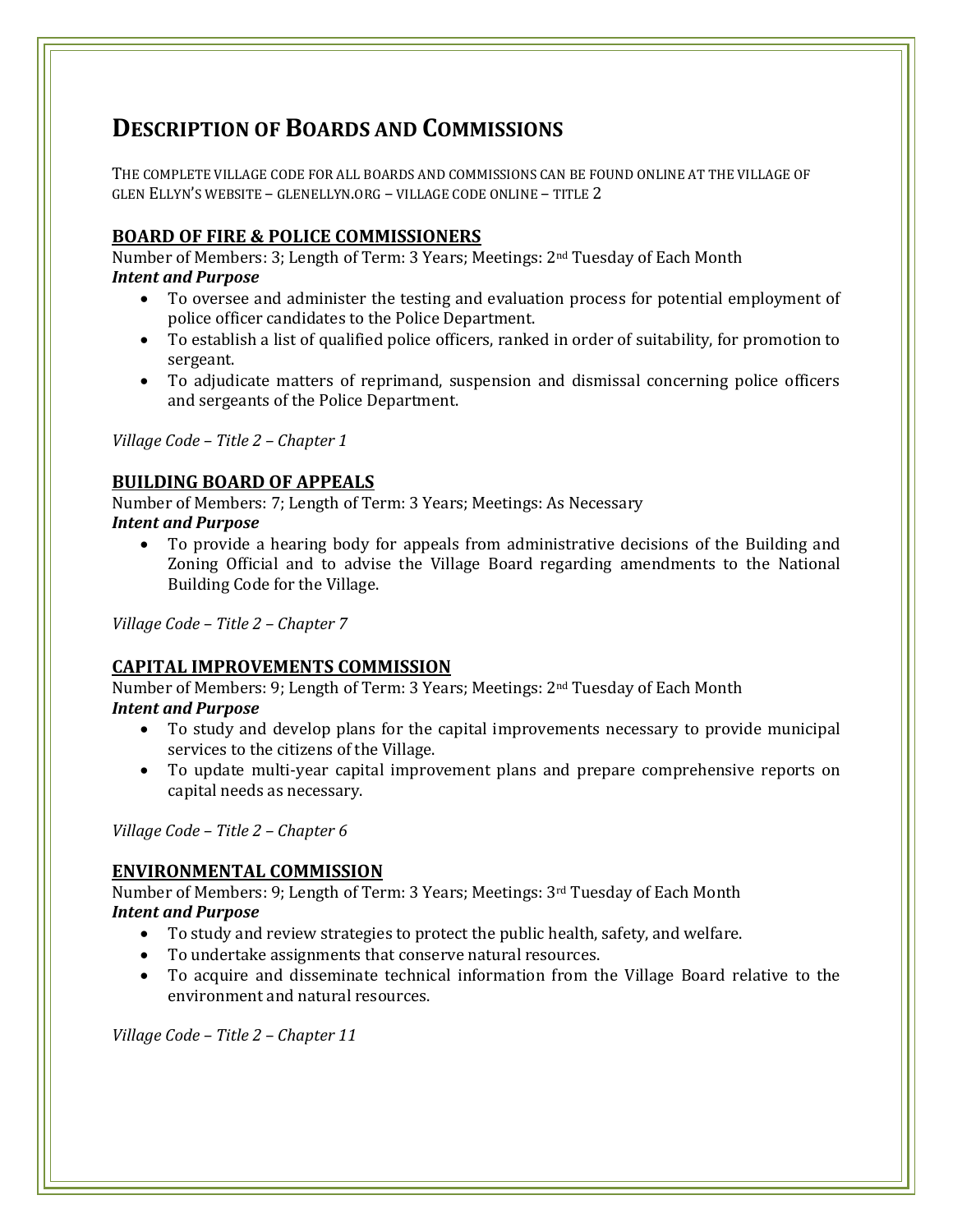### **FINANCE COMMISSION**

I

Number of Members: 9; Length of Term: 3 Years; Meeting: Last Friday of Each Month *Intent and Purpose*

- To provide advisory recommendations to the Village Board on financial matters that are generally long-term in nature.
- The committee's role shall not include responsibilities of day-to-day operational oversight.

*Village Code – Title 2 – Chapter 16*

### **HISTORIC PRESERVATION COMMISSION**

Number of Members: 7; Length of Term: 3 Years; Meetings: 3rd Thursday of Each Month *Intent and Purpose*

- To encourage the rehabilitation and utilization of structures, places and works of art having a special historical, architectural or aesthetic value or interest to the community.
- To identify those buildings and such worthy of designation as official Glen Ellyn landmarks, to hold hearings and to recommend that the Village Board effect those designations by ordinance.
- To aid in the continuing preservation of Stacy's Tavern Museum.

*Village Code – Title 2 – Chapter 13*

### **PLAN COMMISSION**

Number of Members: 9; Length of Term: 3 Years; Meetings: 2<sup>nd</sup> & 4<sup>th</sup> Thursdays of Each Month *Intent and Purpose*

- To review on a regular basis the Zoning Ordinance, Zoning Map, and Comprehensive Plan and to recommend changes to the Village Board of Trustees.
- To act on all matters required by the Zoning Ordinance and the Subdivision Regulations Code.
- To review certain types of development projects, including those involving planned unit developments, subdivisions, and special use permits prior to review by the Village Board.
- To hold public hearings, make written findings of fact, and submit the same with recommendations to the Village Board concerning these requests.

*Village Code – Title 2 – Chapter 4*

### **POLICE PENSION BOARD**

Number of Members: 5; Length of Term: 2 Years; Meetings: Quarterly *Intent and Purpose*

To administer the Police Pension Fund.

### **RECREATION COMMISSION**

Number of Members: 7; Length of Term: 3 Years; Meetings: Last Friday of Each Month *Intent and Purpose*

 To advise the Village Board and staff on matters relating to the Village Links and all recreation areas owned by the Village.

*Village Code – Title 2 – Chapter 12*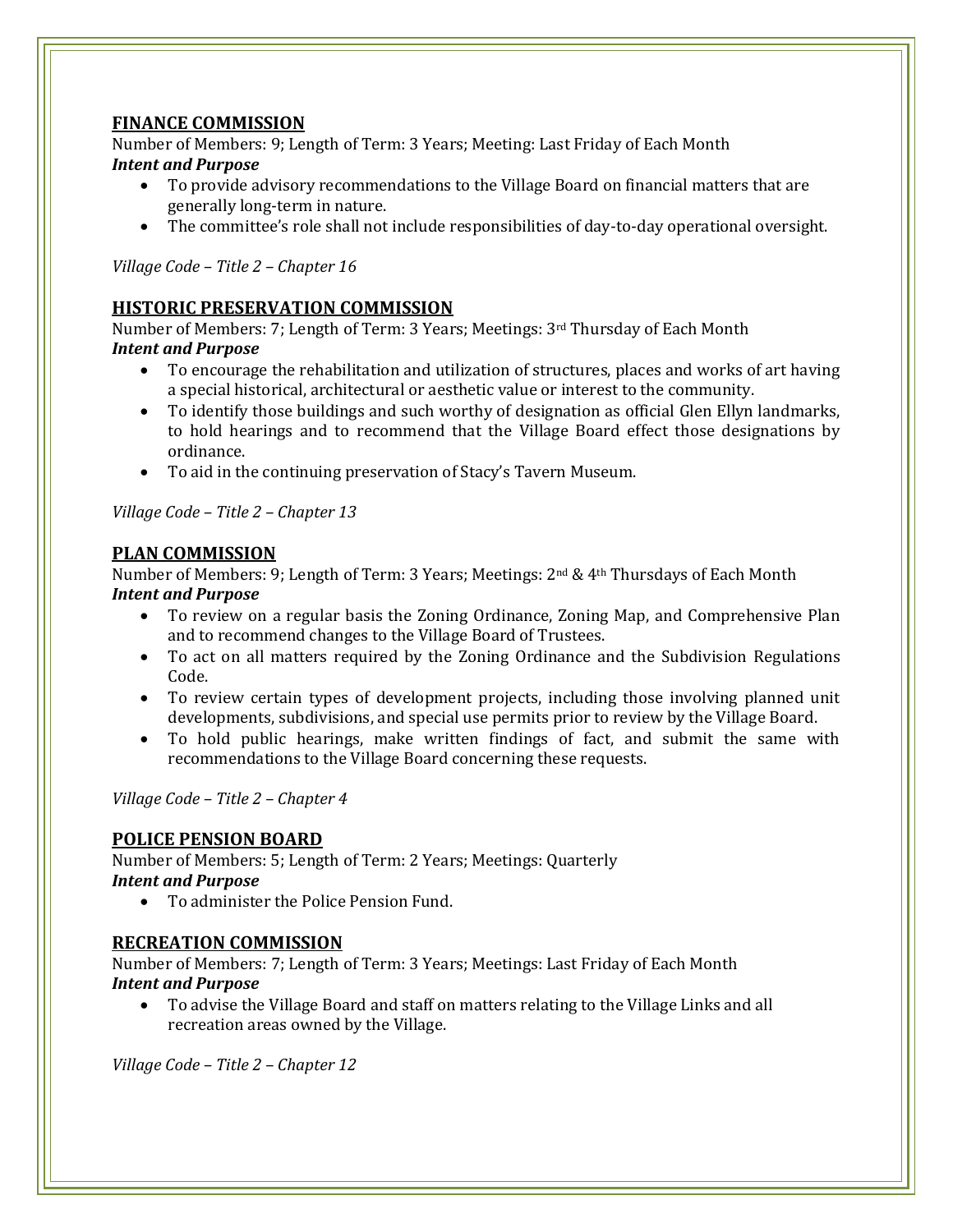### **ZONING BOARD OF APPEALS**

I

Number of Members: 7; Length of Term: 3 Years; Meetings: 2nd & 4th Tuesdays of Each Month *Intent and Purpose*

- To act on all matters required under the Zoning Ordinance for single-family and two-family dwellings units only.
- To hold public hearings on petitions for variations from standards established by the Zoning Ordinance, make written findings of fact, and submit the same with recommendations to the Village Board prior to review of the petitions by the Village Board.

*Village Code – Title 2 – Chapter 14*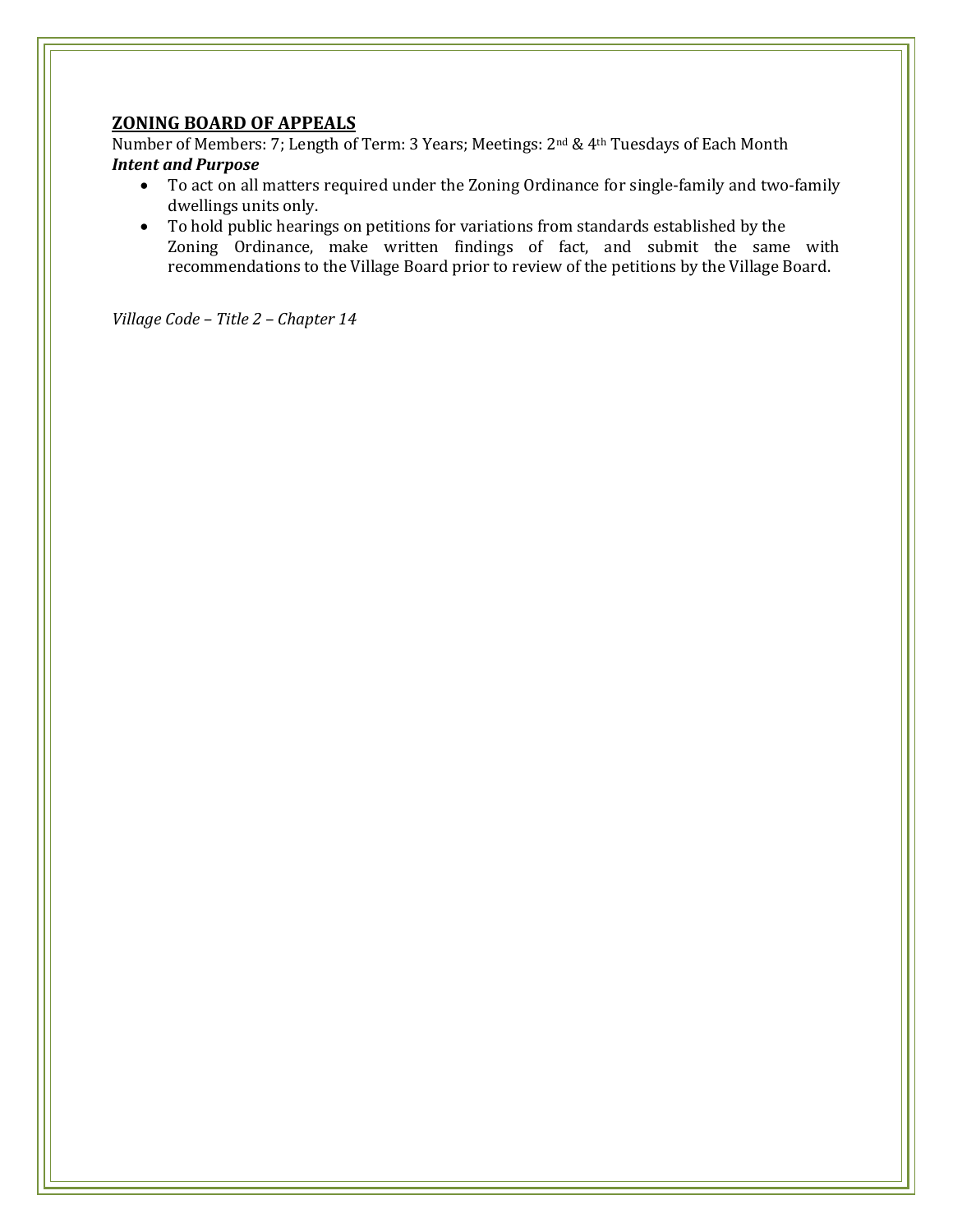| of Trustees                                                                     | <b>Board of Fire</b><br>and Police<br>Commission | Capital<br><b>Improvements</b><br>Commission | Environmental<br>Commission | <b>Finance</b><br>Commission | <b>Historic</b><br><b>Preservation</b><br>Commission | Plan<br>Commission         | <b>Recreation</b><br>Commission | <b>Zoning</b><br><b>Board</b><br>of Appeals |
|---------------------------------------------------------------------------------|--------------------------------------------------|----------------------------------------------|-----------------------------|------------------------------|------------------------------------------------------|----------------------------|---------------------------------|---------------------------------------------|
| Regular Board<br>Meetings<br>$2nd$ & $4th$<br>Mondays                           | 2 <sub>nd</sub><br>Tuesday                       | 2 <sub>nd</sub><br>Tuesday                   | 3rd<br>Tuesday              | 2 <sub>nd</sub><br>Friday    | 3rd<br>Thursday                                      | $2nd$ & $4th$<br>Thursdays | Last<br>Friday<br>of month      | $2nd$ & 4 <sup>th</sup><br>Tuesdays         |
| 7:00 p.m.<br>Regular<br>Village Board<br>Workshop<br>3rd<br>Monday<br>7:00 p.m. | 4:30 p.m.                                        | 7:00 p.m.                                    | 7:00 p.m.                   | 7:00 a.m.                    | 7:00 p.m.                                            | 7:00 p.m.                  | 7:00 a.m.                       | 7:00 p.m.                                   |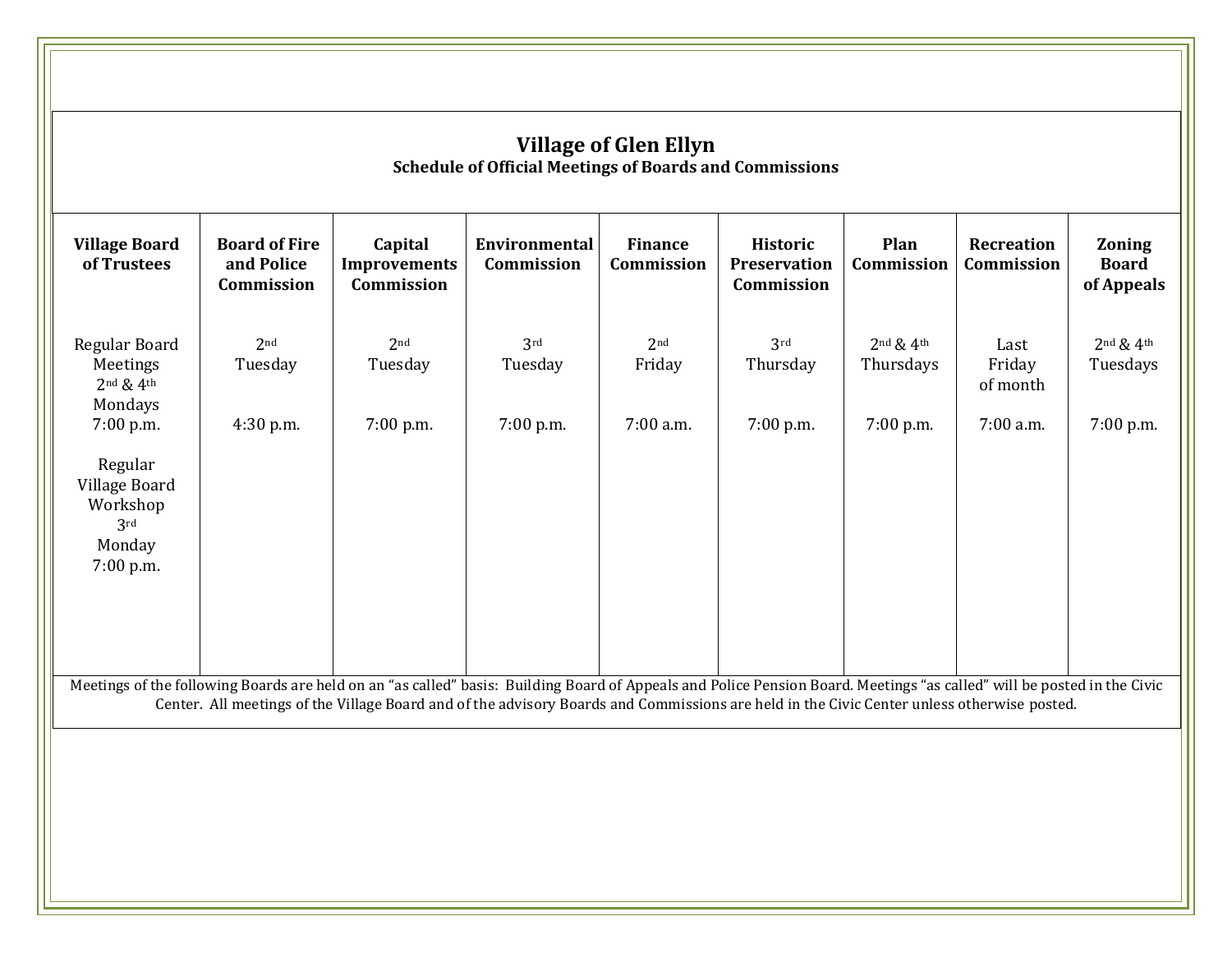# **A BRIEF GUIDE TO THE OPEN MEETINGS ACT**

The Illinois Open Meetings Act (OMA) was created in 1957 with the purpose of promoting free and open communication between government and citizens. The OMA, along with the Freedom of Information Act, determines what types of information citizens have access to and by what method. These laws put emphasis on open communication and access to information with few exceptions made. Please find below information intended to act as a basic guide for open meetings. Additional information may be found at the Illinois Attorney General's website or in consultation with the Village Clerk.

The OMA applies to all public bodies. This includes "all legislative, executive, administrative or advisory bodies of the state, counties, townships, cities, villages, incorporated towns, school districts and other municipal corporations, boards, bureaus, committees or commissions of this state…" This also includes committees and subcommittees of these public bodies.

- A "meeting" as subject to the OMA is "any gathering of a majority of a quorum of members of a public body held for the purpose of discussing public business."
	- $\circ$  This means if a public body has seven members, three would constitute a majority of a quorum of that body (four is quorum; three is a majority of a quorum).
	- $\circ$  The act is not intended to apply to chance meetings/social gatherings as these do not include the discussion of public business. However, if a *deliberation of public matters* were to begin at a chance meeting/social gathering, this would become a public meeting.
	- $\circ$  This act also applies to telephone conversations, online conversations or chats (via blogs/instant messenger services, etc.) and email correspondence between members.
- The OMA requires notification be given for all meetings. This includes a yearly schedule of all regularly held meetings and the posting of an agenda at least 48 hours in advance through the Village Clerk's Office.
- Minutes must be kept for all meetings and should include: date, time and location of meeting; members present or absent; and a summary of the discussion. The minutes are to be available for public inspection within seven days after the approval of the minutes.
- For certain topics, meetings may be closed. These include discussions of employment/appointment matters, legal matters, land acquisition, security/criminal matters, and a few miscellaneous exceptions.
	- o The body must vote in open meeting to go into a closed session.
	- o No votes may be taken in closed meetings.
	- o A verbatim recording should be made of closed meetings. These recordings are to be kept confidential unless a question arises as to whether a meeting violated the OMA.

Please find on the following page a chart providing quorum information specific to the Village of Glen Ellyn's Advisory Boards and Commissions: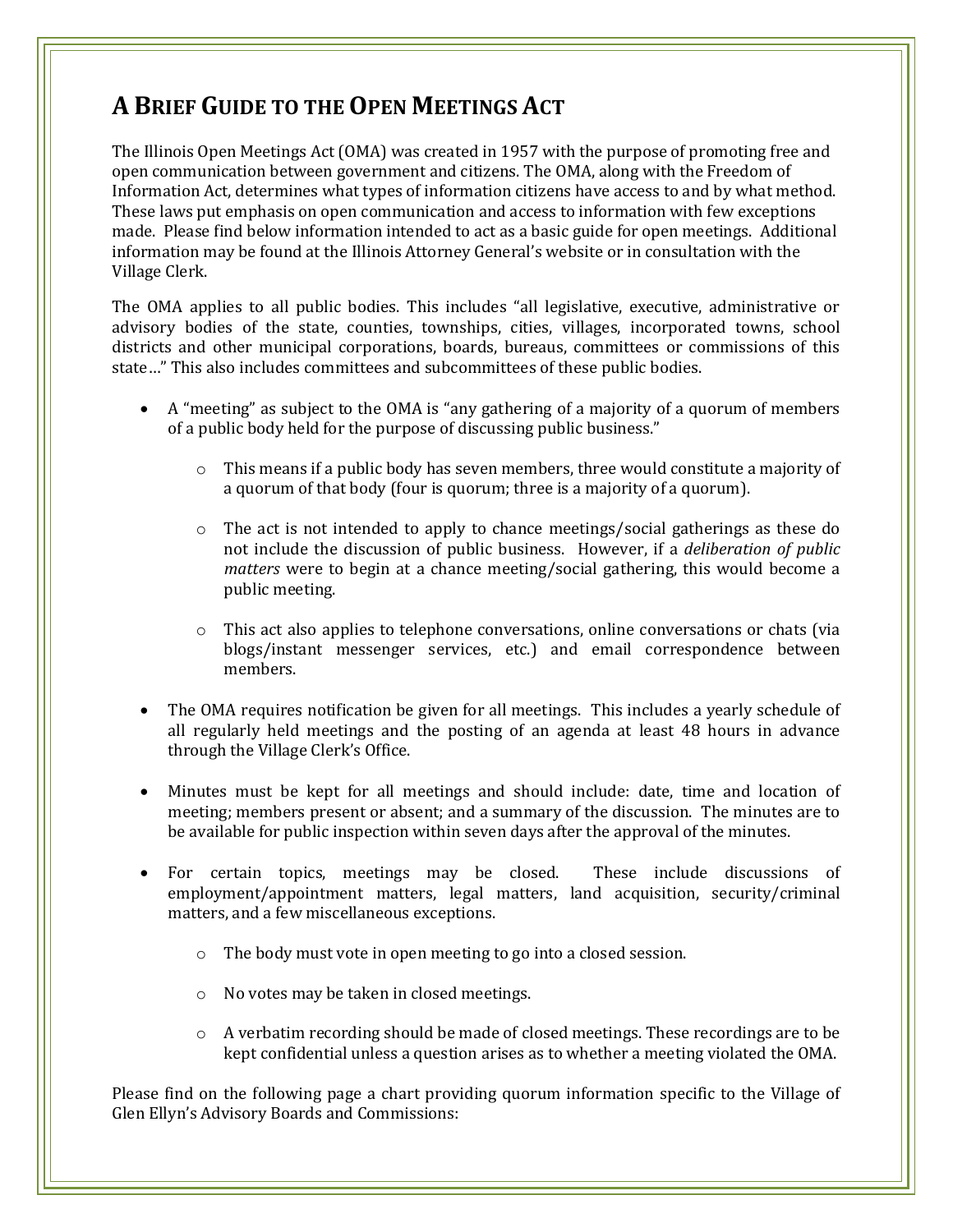| Commission                                                                                                                | Number of<br>Members* | <b>Quorum</b>    | **Quorum<br><b>Majority</b> | ***Student<br><b>Member</b> |
|---------------------------------------------------------------------------------------------------------------------------|-----------------------|------------------|-----------------------------|-----------------------------|
| <b>Board of Fire and Police</b><br><b>Commissioners</b>                                                                   | 3                     | $\overline{2}$   | $\overline{2}$              |                             |
| <b>Building Board of Appeals</b>                                                                                          | 7                     | $\boldsymbol{4}$ | 3                           |                             |
| <b>Capital Improvements Commission</b>                                                                                    | 9                     | 5                | 3                           |                             |
| <b>Environmental Commission</b>                                                                                           | 9                     | 5                | 3                           | $\mathbf{1}$                |
| <b>Finance Commission</b>                                                                                                 | 9                     | 5                | 3                           | $\mathbf{1}$                |
| <b>Historic Preservation Commission</b>                                                                                   | 7                     | $\boldsymbol{4}$ | 3                           | $\mathbf{1}$                |
| <b>Plan Commission</b>                                                                                                    | 9                     | 6                | $\boldsymbol{4}$            |                             |
| <b>Police Pension Board</b>                                                                                               | 5                     | 3                | 3                           |                             |
| <b>Recreation Commission</b>                                                                                              | 7                     | $\boldsymbol{4}$ | 3                           | $\mathbf{1}$                |
| <b>Zoning Board of Appeals</b>                                                                                            | 7                     | $\boldsymbol{4}$ | 3                           | $\mathbf{1}$                |
| *Number of members does not<br>include student member as student<br>member role does not count<br>towards overall quorum. |                       |                  |                             |                             |

*\*\*Any deliberation of public matters by this number or more Board/Commission Members, outside of a scheduled/noticed public meeting, is a violation of the Open Meetings Act.*

### *\*\* \*Student Member*

I

#### **ROLE OF STUDENT COMMISSIONER**

Student Commissioners may be appointed by the Village President to various Commissions. Student Commissioners have every responsibility and authority of a full commissioner except that of voting. Student Commissioners will instead indicate their preference for or against the motion and the reasons for their decision. Student Commissioners shall express their preference before other commissioners vote, and provide an invaluable perspective that will be sincerely considered by the other Commissioners as the other commissioners vote. Student Commissioners are expected to be present at Commission meetings but will not be counted as part of a quorum.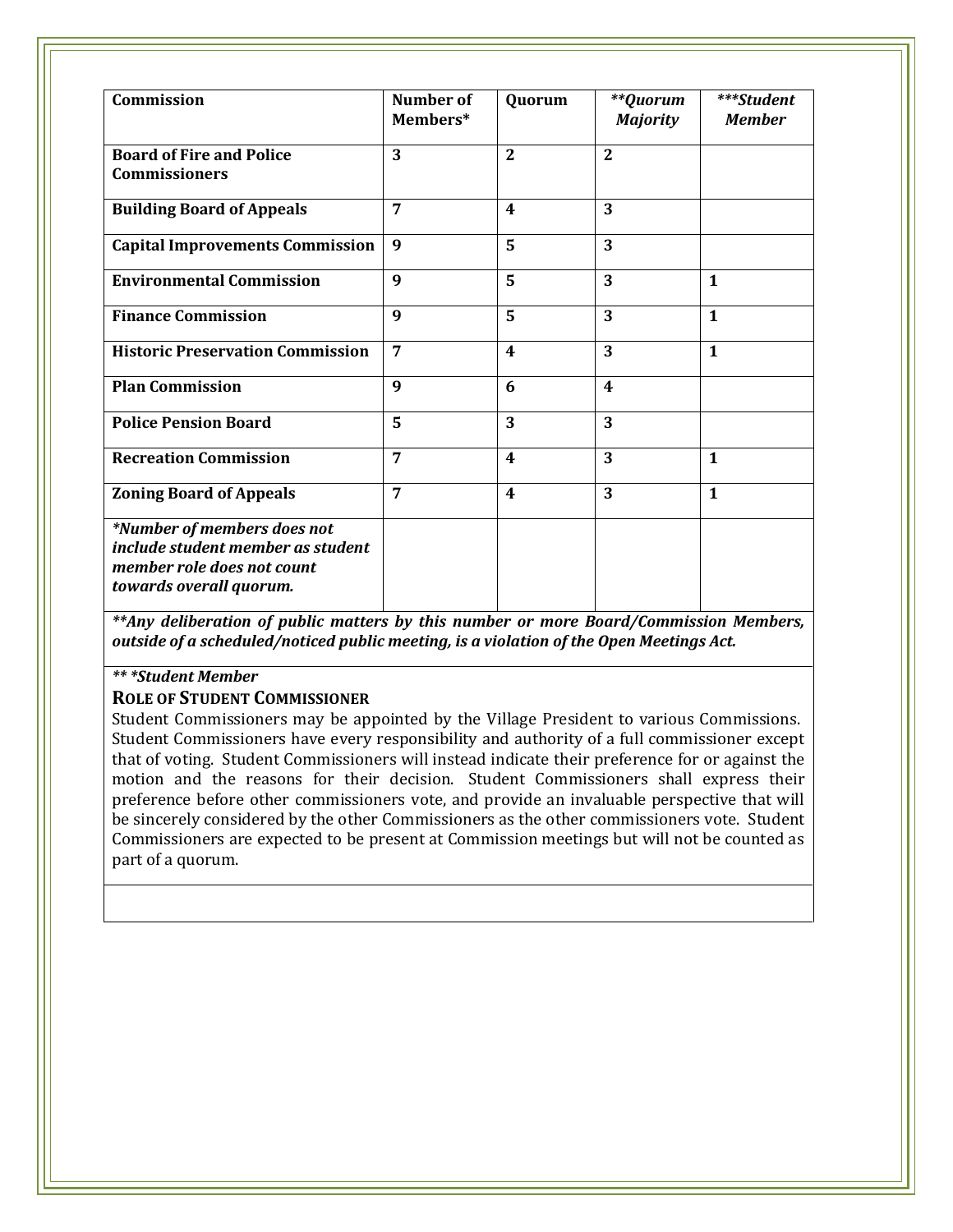# **RESOLUTION NO. 85-7: A RESOLUTION RELATING TO GUIDELINES FOR OFFICIAL CONDUCT**

Whereas, it is in the best interest of the Village of Glen Ellyn to set forth a standard of conduct for Village officials and employees; and

Whereas, the President and Board of Trustees desire to help ensure that all elected and appointed officials of the Village of Glen Ellyn conduct themselves to the full credit of the Village and its citizens without legal or ethical compromise;

Now therefore, be it resolved by the President and Board of Trustees of the Village of Glen Ellyn, Illinois:

**SECTION ONE:** The following are guidelines for this Village and its officers and employees:

- A. The Village of Glen Ellyn, as a public corporation, must demand the highest ethical behavior from all associated with it in the conduct of Village business. Accordingly, what is acceptable in private business may not be proper conduct by elected and appointed officials.
- B. Village officers and employees are entrusted with the responsibility to represent and serve all citizens of the Village in preference to any individual or group.
- C. Furthermore, all petitioners, applicants, contractors, and others engaging in business with the Village should be treated fairly, impartially and objectively; decisions are made solely on the basis of the merits of the matter rather than on the basis of personalities, favors or other considerations.
- D. Among the more sensitive areas of concern are areas such as outside business activity, gifts, meals, travel expenses, stock ownership, use of Village property, and use of privileged information regarding Village matters. It is expected that all officers and employees will do, or cause to be done, only what is in the best interest of the Village regarding such matters as well as others not explicitly mentioned herein.
- *E.* Applicable provisions of State law govern areas such as interests in contracts, real estate and purchases. These provisions are too lengthy for inclusion in this Resolution. It is the expectation of the Village that its officials and employees will familiarize themselves with these provisions and adhere to them. *In order to view these applicable provisions of the Illinois State Law, please visit the Illinois General Assembly website at www.ilga.gov, click on Illinois Compiled Statutes, then Chapter 5 General Provisions and scroll down to Governmental Ethics.*

**SECTION TWO:** That the Village President and Board of Trustees shall be responsible for

determining policies to ensure the foregoing, and for resolving matters in which there could be a conflict of interest.

**SECTION THREE:** This resolution shall be in full force and effect from and after its passage and

approval in the manner provided by law.

**Adopted the 15th day of April, 1985.**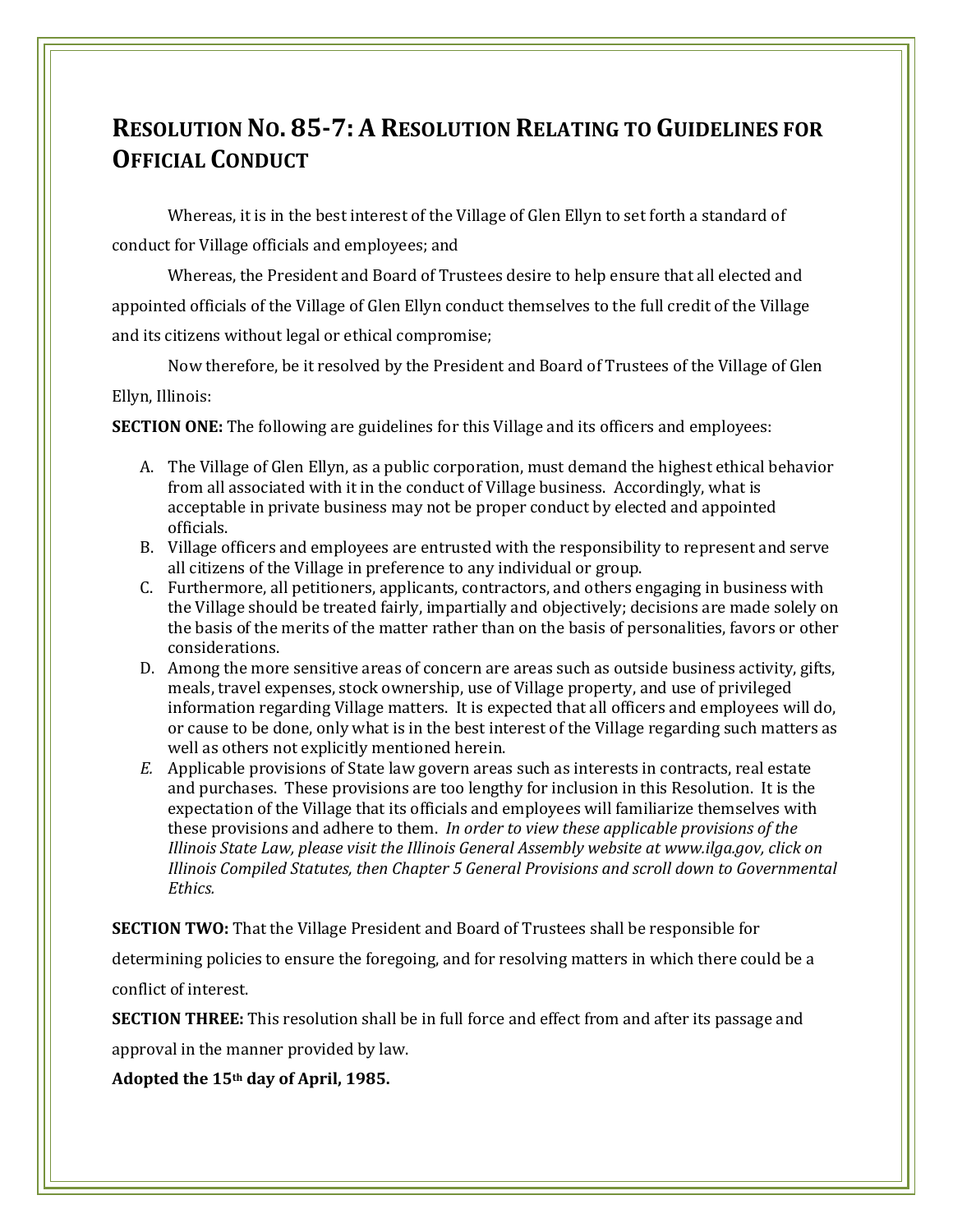### **ETHICS GUIDELINES FOR BOARD AND COMMISSION MEMBERS**

### **DECLARATION OF POLICY**

The proper operation of democratic government requires that members of Village boards and commissions be independent, impartial, and responsible to the "Village of Glen Ellyn," the sole purpose of which is to serve and protect the common well-being and good of the people of Glen Ellyn.

Accordingly, it is imperative that decisions of the Village and its policies be made in the proper channels of the Village structure as described on the following page; that members not interfere in the management of the Village or the duties assigned to staff by the Village Board; that Village appointments not be used for personal, financial or political gain, or to advance the interest of family, relatives, or friends; and that the public have confidence in the integrity of its government.

### **PURPOSE**

I

The purpose of these guidelines is to implement the above Declaration of Policy by establishing ethical standards of conduct for all Village board and commission members, setting forth those actions that are incompatible with the best interests of the Village and its residents and by requiring disclosure by board and commission members of private, financial and/or other interests in matters affecting the Village. These guidelines are founded upon the principle that there should be no favoritism or appearance of favoritism. No citizen of the Village or other party (including board and commission members and/or their family members) should receive any benefit from Village actions beyond that which is available to any other citizen or party because of their relation to any board or commission member. In recognition of these goals, the following guidelines are established for all Village board and commission members:

### **1. REPRESENTATION**

At no time shall a board or commission member represent him or herself as an agent of the Village or represent statements as Village policy to residents, businesses, vendors, visitors, or any other outside party. Boards and Commissions shall not make use of Village letterhead or the Village logo unless approved by the Village.

### **2. CONFLICTS OF INTEREST**

No board or commission member shall engage in any business or transaction, or have a financial or personal interest, whether direct or indirect, that is incompatible with the proper discharge of his/her official duties in the public interest or that may tend to impair his/her independence, judgment, or action in the performance of these duties. Further, DuPage County requires members of the following advisory groups to file statements of economic interest every January: Board of Fire and Police Commissioners, Plan Commission, Police Pension Board and Zoning Board of Appeals.

### **3. ABUSE OF POWER**

No board or commission member shall use the power or prestige of his/her office for his/her direct or indirect private financial gain.

### **4. CONFIDENTIALITY**

No board or commission member shall disclose confidential information concerning the property, government or affairs of the Village or use such information to advance the financial or other interests of him or herself or others.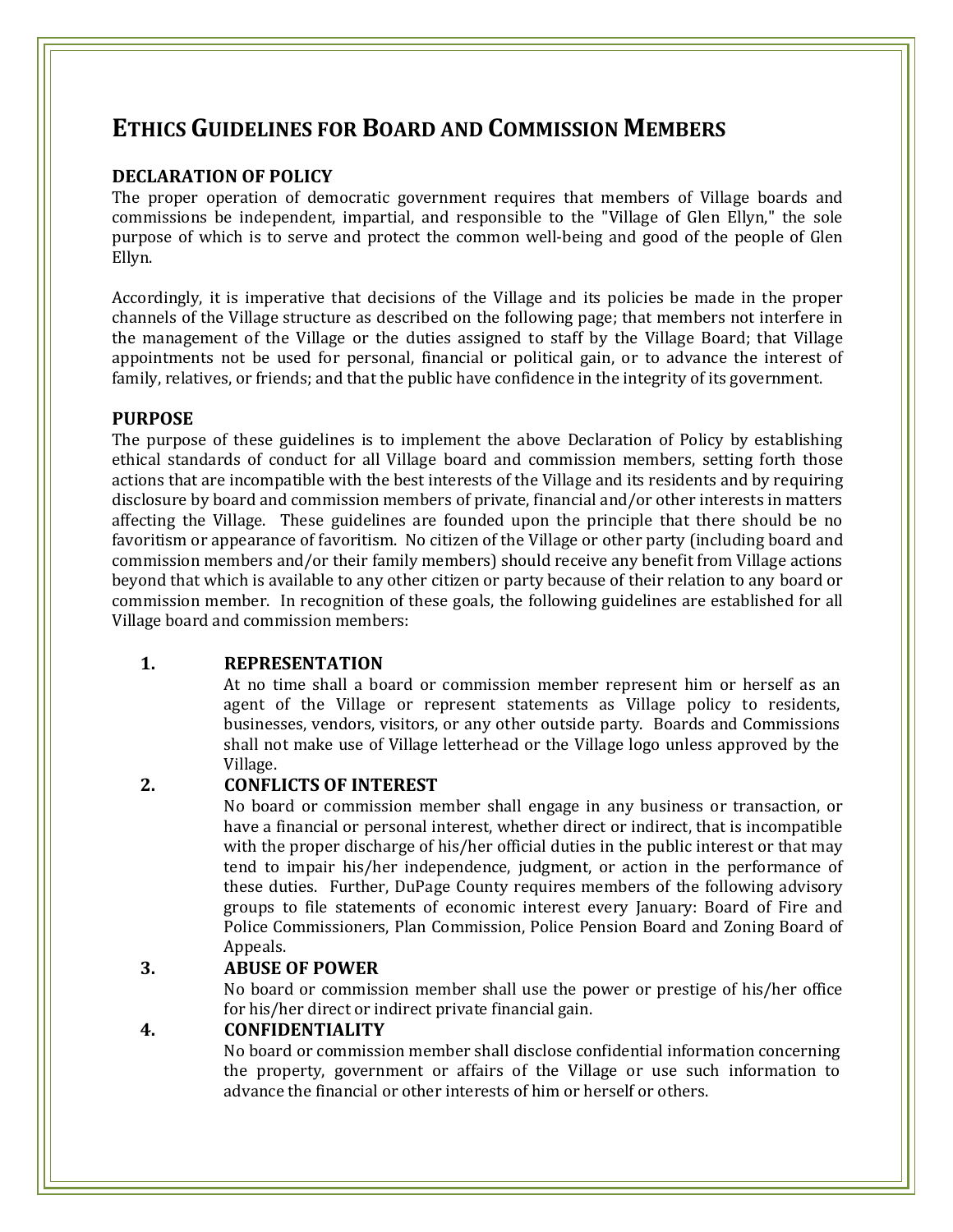# **BOARD AND COMMISSION ROLES**

I

Boards and commissions serve in an advisory role, making recommendations to the elected Village Board, which has the responsibility for decision-making and policy-setting. Effective boards and commissions follow an established procedure, making use of an agenda and practicing Robert's Rules of Order in the conduct of business. It is important to maintain a relationship of respect between various participants and understand roles.

### **ROLE AND RESPONSIBILITIES OF COMMISSIONER**

The commissioner's main responsibilities are to come prepared for meetings and make contributions towards board/commission efforts. Commissioner suggestions on new initiatives are encouraged, and commissioners should be willing to perform associated legwork where appropriate. An effective commissioner should endeavor to attend all board or commission meetings on time, and phone the Chairperson or staff liaison in advance if he/she is expecting to be late or absent. Commissioner attendance is critical because it ensures that good discussions, decisions and recommendations occur at the commission level. The commissioner should read all agenda packet materials prior to the meeting and be prepared to participate in board/commission discussions. Commissioners may on occasion be approached by residents or other parties, including the media, to speak on behalf of the Village. Commissioners should exercise care in these situations to avoid statements contrary to the general position of the Village, and are advised to direct inquiries to the board or commission chairperson or staff liaison as appropriate. Similarly, with requests for assistance, commissioners should direct inquiries to Village staff, who are trained to handle resident issues, or bring the issue to the commission for discussion. Allowing staff to work directly with citizens reinforces that all are treated equally by the Village.

- 1. Appointment to a Board or Commission is an honor that brings both opportunity and responsibility.
- 2. The Manager and staff shall provide Board and Commission Members with objective information and will make informative and professional recommendations that are in the best interest of the entire community.
- 3. Boards and Commissions shall provide recommendations that assist the Village Board make decisions.
- 4. Serve as ambassadors to the community by informing and educating the public regarding the purpose and process of village government, the board/commission, activities of the Village and the like.
- 5. Accept feedback from the Village Board, Village staff, and the general public as a positive, not an attack.
- 6. Be informed; do your homework and attempt to ask questions prior to the meeting.
- 7. Be accountable, attendance is important.
- 8. See the larger picture and be true to the mission and cause, not your own ambitions.
- 9. Accept board/council decisions, even those with which you may not personally agree.
- 10. Be respectful and welcoming to those coming before you. Boards and Commissions are the face of the Village and quality customer service is critical for the entire organization.

### **ROLE OF CHAIRPERSON**

The chairperson, who serves a one-year term, has several main responsibilities including presiding over the board or commission and conducting its business in an orderly fashion. In addition to these central duties, a chairperson often acts informally as the board or commission representative to the outside world. The role of the chairperson also includes compiling the agenda with the staff liaison prior to each board/commission meeting, ensuring that business is properly conducted,